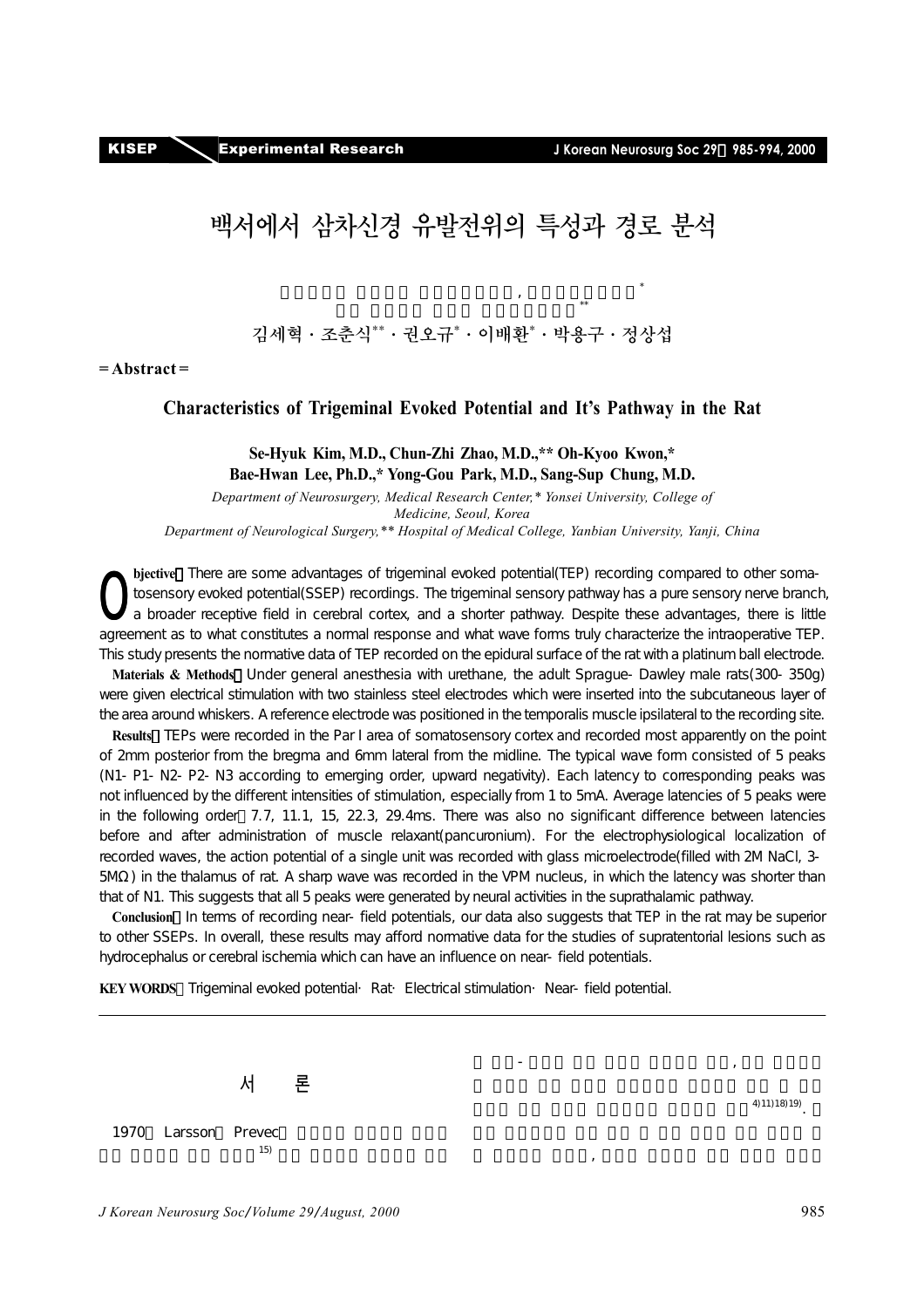$4$ <sup>(5)11)17</sup>). Sakatani

 $\alpha$  ,  $\alpha$  ,  $\alpha$  ,  $\alpha$  ,  $\alpha$  ,  $\alpha$  ,  $\alpha$  ,  $\alpha$  ,  $\alpha$  ,  $\alpha$  ,  $\alpha$  ,  $\alpha$  ,  $\alpha$  ,  $\alpha$  ,  $\alpha$  ,  $\alpha$  ,  $\alpha$  ,  $\alpha$  ,  $\alpha$  ,  $\alpha$  ,  $\alpha$  ,  $\alpha$  ,  $\alpha$  ,  $\alpha$  ,  $\alpha$  ,  $\alpha$  ,  $\alpha$  ,  $\alpha$  ,  $\alpha$  ,  $\alpha$  ,  $\alpha$  ,  $\alpha$  $\mathcal{S}$ 리 포착되고, 유발전위가 기록되는 피질부위가 정중신경이

## <sup>24)</sup>. Leandri

<sup>17)</sup>. Stechison

 $(28)$  29).  $($  $\mathcal{A}$ 

 $(30)$  $\mathcal{A}$ 로 더 의의가 있을 것으로 생각하였다. 따라서 백서를 이용

기록하면서 그 파형을 관찰 분석하고, 나타나는 파형의 일  $\mathcal{A}$ 

**재료 및 방법**

시하고자 한다.

#### **1. 실험 준비**

Sprague-Dawley (300~350g)  $urethane(1.25g/kg)$ atropine

sulfate(0.8mg/kg) 정맥을 노출하여 삽관하였다. 항문을 통해 체온계를 삽입하 . Pancuronium(1.0mg/kg)

(Rodent ventilator model 683, Havard Apparatus, South Natik, MA, U.S.A.) CO<sub>2</sub> (Normocap 200, Datex, Helsinki, Finland)  $CO<sub>2</sub>$  30~40mmHg

80~120mmHg (Stereotaxic frame, Narishige Scientic Instrument Laboratory, Tokyo, Japan)  $35~38$  .

유지하였다. 혈관 내 삽입된 관을 통하여 동맥 혈압 및 맥박

(bregma) 2mm 6mm  $\sim$  2mm 7~8mm (craniectomy)

**2. 삼차신경 자극** (stainless steel needle electrode) 2

 $\mathcal{A}$  $3<sub>mm</sub>$ 다. 자극 전극들은 자극절연기(A385D stimulus isolator, World Precision Instruments Inc., New Haven, Connecticut, U.S.A.)

(Pulsemaster A300, World Precision Instruments Inc., New Haven, Connecticut, U.S.A.)  $3 - 4$ Hz  $0.1$  msec  $0.2 - 0.6$ mA

각각의 세기에 따른 유발전위의 파형 들을 분석하였다. 전

**3. 삼차신경 유발전위의 기록**

따라 근육 이완제를 추가 투여하였다.

 $1<sub>mm</sub>$ (platinum ball electrode)

 $1$ mm

 $100$ ms  $\mathcal{L}_{\mathcal{A}}$ IBM Pentium computer

Spike 2 program(supplied by CED Corp., U.K.) 30~3,000Hz  $(Hiltering)$   $10,000$   $30~300$ (averaging)

986 *J Korean Neurosurg Soc*/*Volume 29*/ *August, 2000*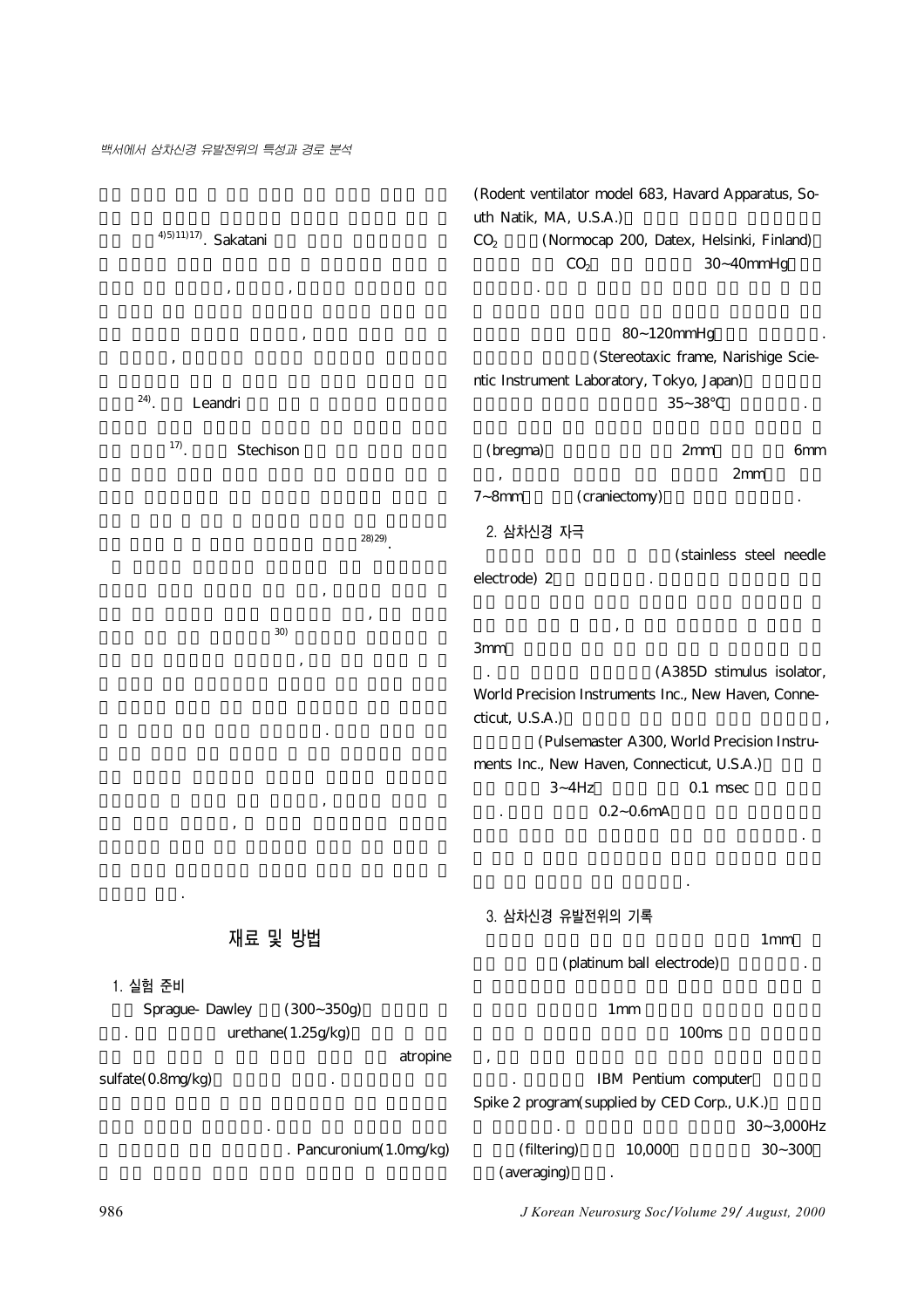김세혁· 조춘식· 권오규· 이배환· 박용구· 정상섭

**4. 삼차신경 유발전위의 확인**

확인하였다.

 $(N)$ ,  $(P)$ N1, P1, N2, P2, N3

여 표시하였다. 각 파들의 잠복기는 정점에서의 잠복기를  $\sim$ 

, (stereotaxic apparatus, Narishige Sc-

#### **1. 기록위치에 따른 삼차신경 유발전위의 변화**

ientic Instruement Laboratory, Tokyo, Japan)

 $9.6~4mA$ 

 $\alpha$ 

#### **5. 삼차신경 유발전위의 전기생리학적 국소화**

 $\overline{\phantom{a}}$ 

한 유발전위와 비교하였다. 또한 피하 층에서 노출된 신경  $\overline{a}$ 의 근·원위부를 직접 자극하여 유발전위가 기록되는 지를

2M NaCl
(glass microele $ctrode, 3~5M)$  (thalamus) Paxinos Wa $t$ son Atlas<sup>23)</sup> 3.6mm 2.3mm 5.0mm 7.0mm (stereotaxic method) 0.2mm (medial posterior nucleus: POm nucleus) (ventral posteromedial nucleus VPM nucleus)

**6. 근육 이완제 투여 전후의 유발전위 검사 비교**

위를 비교하였다. 먼저 흰쥐를 마취 후 전기 자극의 세기를

 $1 \text{mm}$   $5 \text{mm}$ Paxinos Watson atlas<sup>23)</sup> 당하는 Par I 부위에서 유발전위를 기록할 수 있었다. 유발  $2<sub>mm</sub>$  $6mm$ 었으며 이후의 실험은 이 부위에서 유발전위를 기록하였다.

### **2. 기록된 삼차신경 유발전위의 기본 파형**

 $(2mm,$   $2mm,$  6mm) ' N1- P1- N2- P2- N3' 5

 $(Fig. 1)$ .

문자들이 관찰되었는데 대학 문제를 받는 것이다.

### **3. 삼차신경 유발전위의 확인**

항에서 언급하였다.

한 후 근육 이완제를 투여한 후와 비교하였다. **7. 통계 처리** SPSS package(version 8.0) 였다. 자극의 세기에 따른 유발전위의 진폭과 잠복기 비교를 (one-way ANOVA test) Scheffe (post-hoc multiple comparison) paired sample t-test **결 과**  $4$ 극할 때의 유발전위와 비교하였다. 노출된 삼차신경 분지를 기록되었으며, 노출된 신경을 수술용 가위로 절단한 후 절  $(Fig.$  $2$ ). 결찰 한 후 결찰 원위부, 근위부, 뇌기저부의 상악공(ante-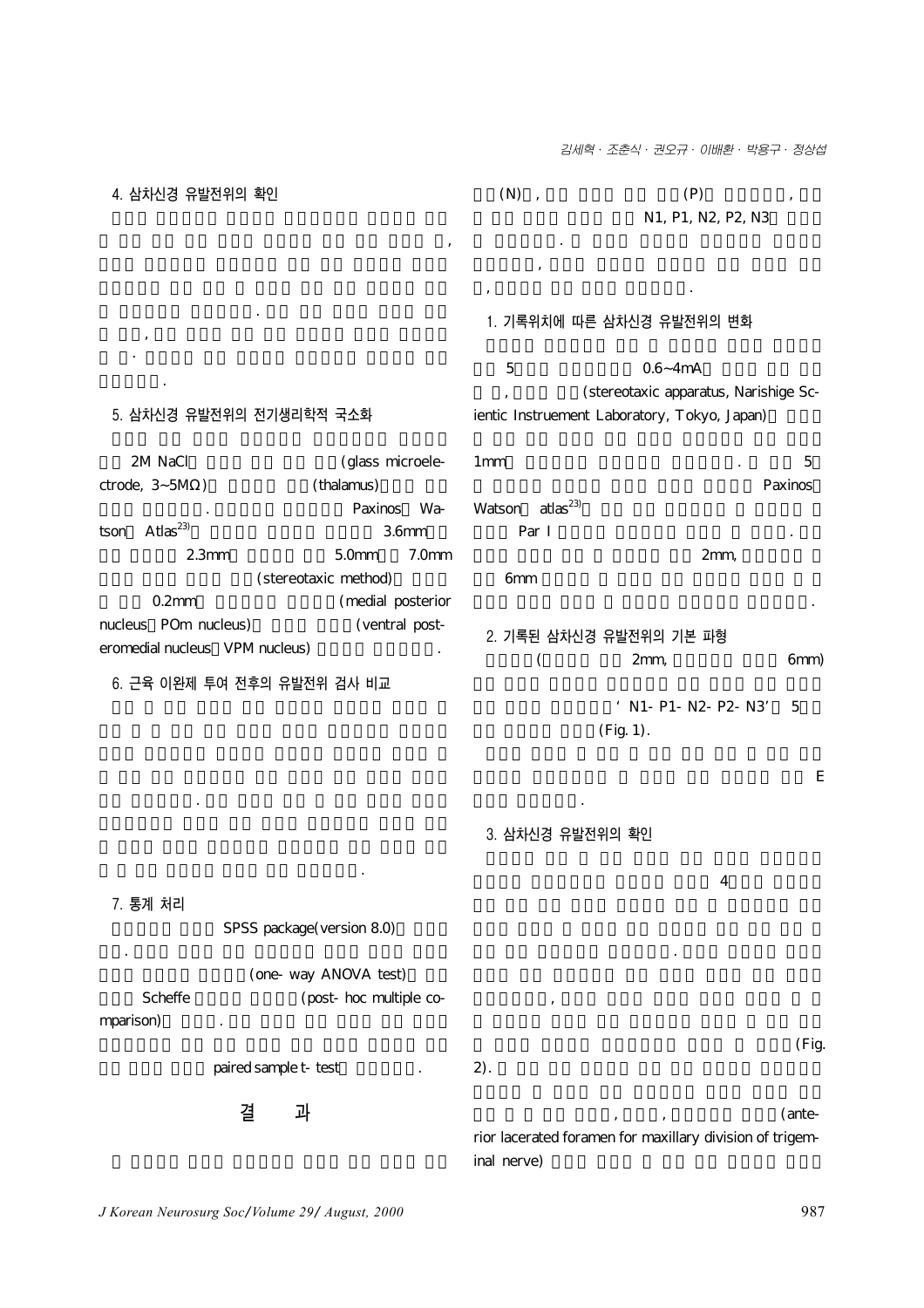

**Fig. 1.** Basic form of trigeminal evoked potentials recorded at the epidural surface of 2mm posterior from the bregma and 6mm lateral from the midline(recording electrode platinum ball electrode, intensity of stimulus 4mA).



Fig. 2. Trigeminal evoked potentials after direct stimulation and section of subcutaneously exposed maxillary branch of the trigeminal nerve(SQ subcutaneous, arrow stimulus arti-fact).

### **4. 유발전위 파들의 전기생리학적 국소화를 위한 실험 결과**  $5\,$

용하여 실험 동물의 시상에서 유발전위를 기록하였다. 전기

2M NaCl

#### $4mA$

경 유발전위임을 확인 할 수 있었다.

때와 같은 조건으로 실험하였다. 기록 결과 전정에서 뒤로 3.6mm 2.3mm, 6.4mm sharp wave 3.5msec,



**Fig. 3.** *Upper* A trajectory for the detection of trigeminal evoked potentials with glass microelectrode in the thalamus of a rat(depth in mm from bregma A 5.4, B 6.0, C 6.4, D 6.8). Lower Trigeminal evoked potentials recorded with glass microelectrode using stereotaxic method in the various positions of thalamus of a rat(intensity of stimulus 4mA).

용하여 시상핵에 의한 유발전위의 잠복기를 계산해 보았다.

 $4.0$ msec (Fig. 3).

 $3$ 

한 결과 삼차신경절, 뇌간, 시상핵(내측 복측핵의 중간부위) 20mm, 15mm, 6mm  $40m/sec<sup>16</sup>$ ,  $5.5m/sec<sup>1</sup>$ ,

(synaptic delay)  $0.5$ msec<sup>12)</sup>

#### 1.4msec,

3.1msec 3.6msec

있었다. 이상의 결과를 토대로 실험동물에서 약 4.0msec

**5. N1 이전의 파형 분석** N1 peak

988 *J Korean Neurosurg Soc*/*Volume 29*/ *August, 2000*

상 시상 이후의 경로에서 유래된 것임을 알 수 있었다.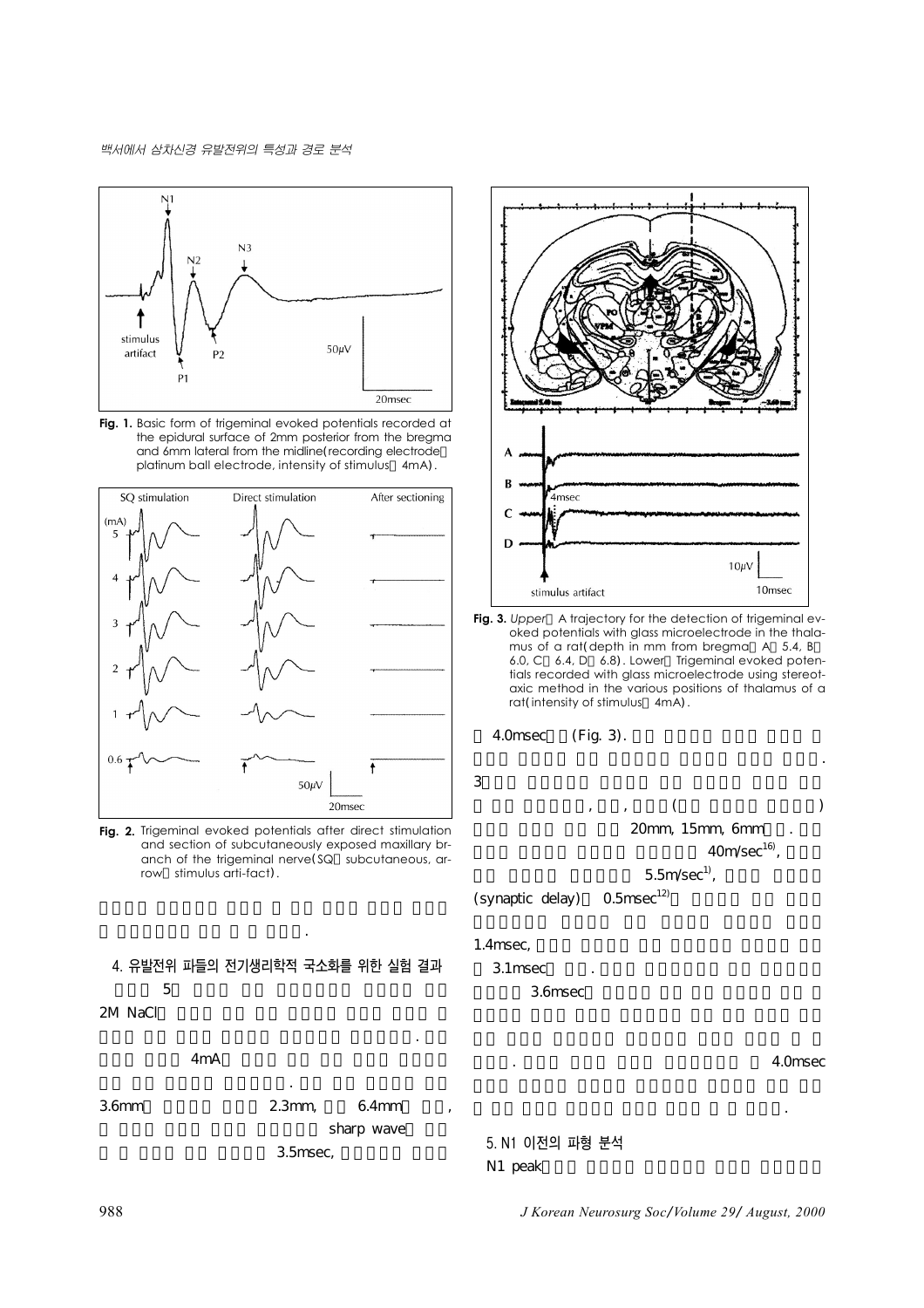

**Fig. 4.** Waveforms before N1 peak. Left TEPs show 3 small negative waves with 4mA or above of stimulus intensity. But right TEPs of another rat do not show any definite wave before N1 peak(arrow stimulus artifact).



 $2.5\pm 0.21$ msec. D



## **6. 자극 세기에 따른 삼차신경 유발전위의 변화**  $37$  0.6mA

|      |            | 2mm |                    |
|------|------------|-----|--------------------|
| 6mm) |            | ٠   | 0.6 <sub>m</sub> A |
|      | 89.7%, 1mA |     |                    |

 $2mA$ 

### $7mA$

지는 듯한 경향을 보였으나, 자극의 세기에 따른 변화가  $N1$ (Fig. 5, Table 1). N1

- 0.6mA 4mA, 5mA
- $1<sub>m</sub>$   $<sub>1</sub>$   $<sub>m</sub>$ </sub></sub>

복기 간에 통계적으로 의의 있는 차이가 없었다. 전기 자극  $1mA$  5mA N1 7.7msec, P1

11.1msec, N2 15msec, P2 22.3msec, N3 29.4  $m$ sec $\sim$ 

*J Korean Neurosurg Soc*/*Volume 29*/ *August, 2000* 989



**Fig. 5.** Comparison of trigeminal evoked potentials following electrical stimulation with different intensities(arrow stimulus artifact).

$$
N1, P1, N3 \t\t N2,
$$

P2  $(Fig. 5, Table 2)$ .

**7. 근육 이완제 투여 전후의 삼차신경 유발전위의 변화**

- $13$ (pancuronium 1mg/kg, i.v.) 위를 자극의 세기에 따라 비교하였다. 근육 이완제 투여 전  $2mA$
- $5mA$
- 축은 관찰되지 않았다. 근육 이완제 투여 전후의 각 파형의

 $4<sub>m</sub>A$ 

적으로 의의 있는 차이가 없었다.

 $(Fig. 6)$ .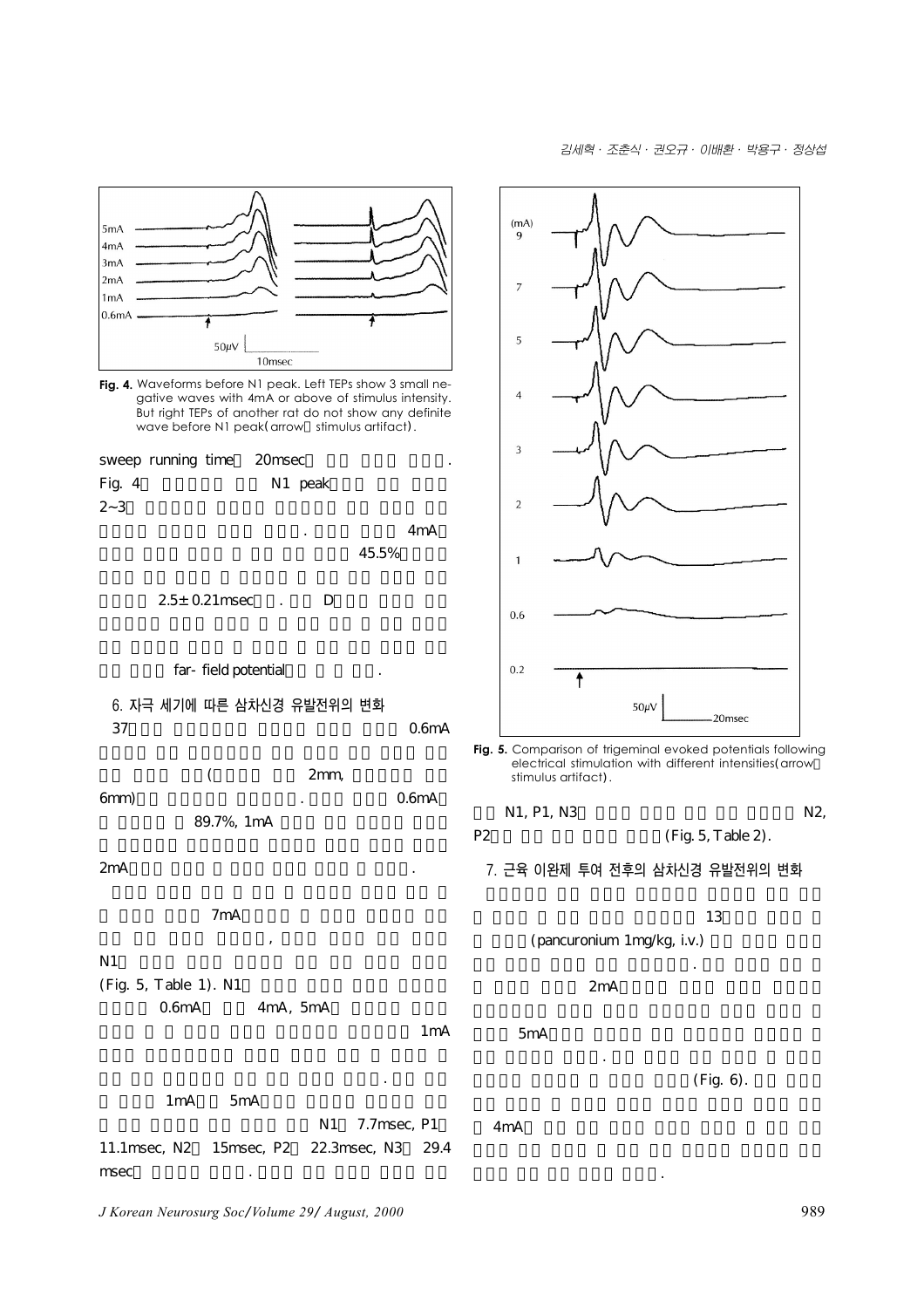|                    |                | <b>TODIE 1.</b> INVITIDATE QUIQ UNO COMPUTISON OF THE IQTERCIES OF EQUIT DEUX TOROWING ERECTIFCU SIMMUQUON WITH UNIFERENT INTERSITIES |                 |                 |                 |
|--------------------|----------------|---------------------------------------------------------------------------------------------------------------------------------------|-----------------|-----------------|-----------------|
| <b>Intensity</b>   | N1             | P1                                                                                                                                    | N <sub>2</sub>  | P <sub>2</sub>  | N3              |
| 0.6 <sub>m</sub> A | $8.9 \pm 0.45$ | $11.4 \pm 0.19$                                                                                                                       | $15.6 \pm 0.20$ | $25.7 \pm 1.26$ | $28.9 \pm 0.20$ |
| 1 <sub>m</sub> A   | $7.8 \pm 0.17$ | $11.0 \pm 0.27$                                                                                                                       | $14.9 \pm 0.34$ | $23.1 \pm 1.40$ | $27.7 \pm 0.97$ |
| 2mA                | $7.6 \pm 0.15$ | $11.1 \pm 0.24$                                                                                                                       | $14.9 \pm 0.27$ | $22.2 \pm 0.80$ | $29.5 \pm 0.72$ |
| 3mA                | $7.8 \pm 0.14$ | $11.3 \pm 0.20$                                                                                                                       | $15.2 \pm 0.17$ | $22.4 \pm 0.69$ | $30.1 \pm 0.37$ |
| 4mA                | $7.7 \pm 0.14$ | $11.1 \pm 0.22$                                                                                                                       | $15.0 \pm 0.16$ | $22.0 \pm 0.72$ | $29.9 \pm 0.36$ |
| 5 <sub>m</sub> A   | $7.7 \pm 0.14$ | $11.2 \pm 0.20$                                                                                                                       | $15.2 \pm 0.17$ | $21.9 \pm 0.73$ | $30.0 \pm 0.36$ |
| 7 <sub>m</sub> A   | $7.0 \pm 0.38$ | $10.6 \pm 0.74$                                                                                                                       | $14.9 \pm 0.46$ | $21.4 \pm 0.13$ | $28.9 \pm 0.57$ |
| 9 <sub>m</sub> A   | $7.1 \pm 0.40$ | $10.6 \pm 0.76$                                                                                                                       | $14.9 \pm 0.43$ | $20.9 \pm 1.08$ | $29.1 \pm 0.75$ |
| p value            | $0.001*$       | 0.722                                                                                                                                 | 0.994           | 0.453           | 0.308           |
| average (1- 5mA)   | 7.7            | 11.1                                                                                                                                  | 15.0            | 22.3            | 29.4            |

**Table 1.** Normative data and comparison of the latencies of each peak following electrical stimulation with different intensities

value mean(msec) ± S.E., recording electrode platinum ball electrode, p value in one-way ANOVA

statistically significant difference between the group with 0.6mA of stimulus intensity and the group with 4 or 5mA(p 0.042 in post-hoc multiple comparison)

Table 2. Normative data and comparison of the amplitudes of each peak following electrical stimulation with different intensities

| <b>Intensity</b>   | N1              | P <sub>1</sub>    | N <sub>2</sub>  | P <sub>2</sub>   | N3              |
|--------------------|-----------------|-------------------|-----------------|------------------|-----------------|
| 0.6 <sub>m</sub> A | $10.3 \pm 1.38$ | $2.1 \pm 1.29$    | $7.72 \pm 0.77$ | $-3.7 \pm 0.69$  | $6.8 \pm 2.13$  |
| 1mA                | $18.4 \pm 2.60$ | $-3.16 \pm 3.07$  | $10.0 + 0.94$   | $-5.9 \pm 1.61$  | $8.5 \pm 2.01$  |
| 2mA                | $36.5 + 4.46$   | $-17.7+6.27$      | $14.4 \pm 1.85$ | $-14.8+2.43$     | $12.6 + 3.29$   |
| 3 <sub>m</sub> A   | $43.3 \pm 4.59$ | $-26.0+6.82$      | $15.2 \pm 1.91$ | $-17.5+2.36$     | $15.0 \pm 3.41$ |
| 4mA                | $51.7 \pm 5.30$ | $-35.6 \pm 7.45$  | $17.1 \pm 2.03$ | $-21.4+2.72$     | $18.2 \pm 3.36$ |
| 5mA                | $51.7 + 5.45$   | $-43.1+7.43$      | $14.9 \pm 2.26$ | $-23.6+3.31$     | $20.7 \pm 3.57$ |
| 7 <sub>m</sub> A   | $62.7 + 1.22$   | $-77.2+1.49$      | $13.9 \pm 3.73$ | $-34.9 \pm 8.51$ | $43.0 + 6.83$   |
| 9 <sub>m</sub> A   | $58.7 \pm 11.1$ | $-73.6 \pm 16.11$ | $11.9 \pm 3.90$ | $-33.4+7.08$     | $43.4 \pm 7.54$ |
| p value            | < 0.001         | < 0.001           | 0.384           | 0.157            | 0.002           |

value  $mean(\mu V) \pm S.E.$  recording electrode platinum ball electrode p value in one-way ANOVA



**Fig. 6.** Comparison of trigeminal evoked potentials before and after administration of muscle relaxant(pancuronium 1mg/kg i.v., intensity of stimulus 4mA, arrow stimulus artifact).



**Fig. 7.** Schematic drawing of responses of the thalamic nuclei and cortex following selective mechanical stimulation of one whisker(D1) in a rat(suggested by Dia $mond<sup>8</sup>$ .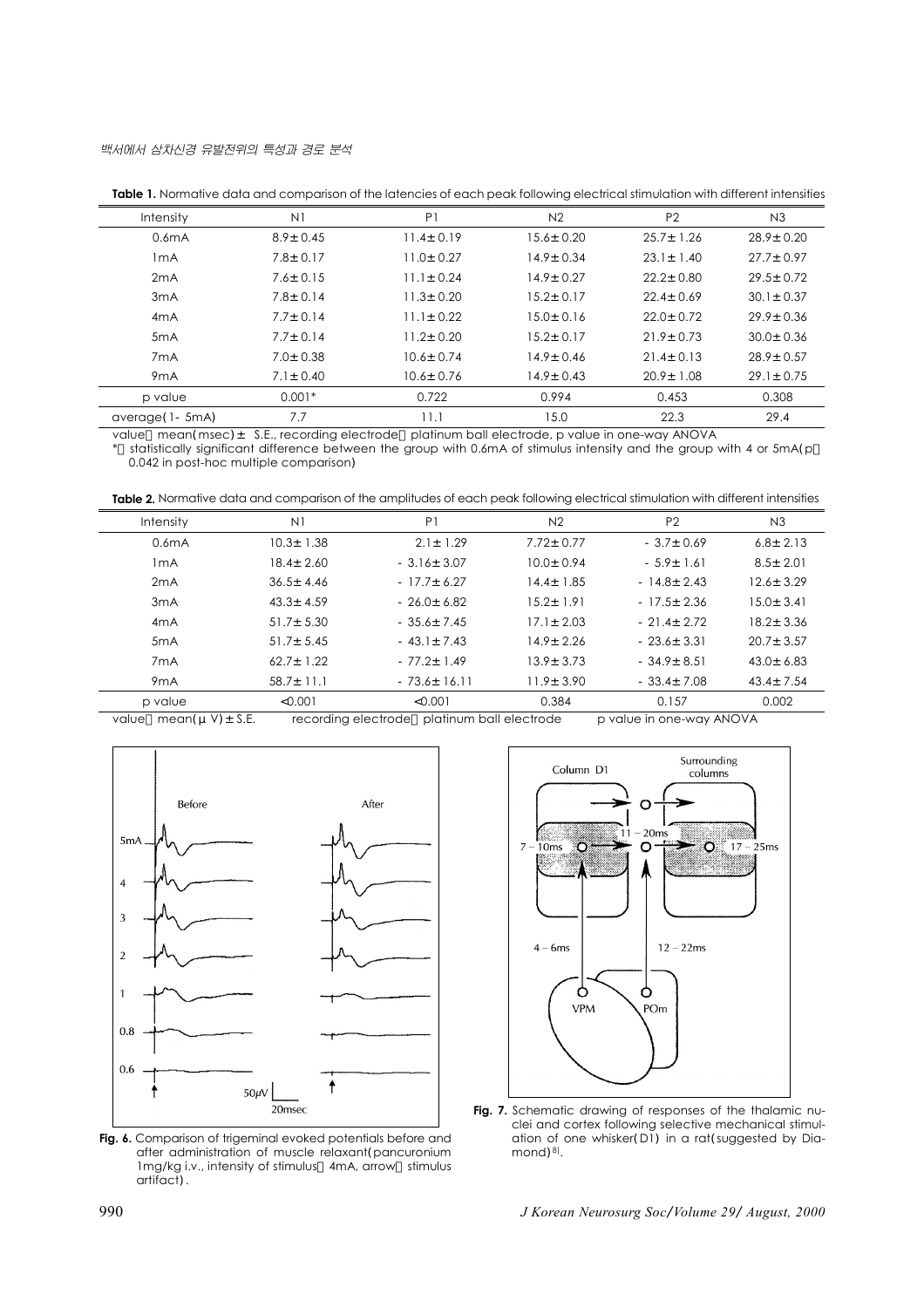김세혁· 조춘식· 권오규· 이배환· 박용구· 정상섭



near-field potential 그 유용성에 대해서는 아직 논란이 있다. 전위유발을 위한  $\mathcal{A}_{\mathcal{A}}$ 폭이 작아 많은 평균화가 필요하다. 반면에 전기자극은 일 far-field potential

 $1)9)11$ . 착하는데 어려움이 없었다. 자극의 세기는 임상에서 적용 시 (sensory threshold)  $3-4$ ,  $50\%$  $^{1)111}$ .

 $(11)26(30)$ .

 $1<sub>m</sub>A$  $5mA$  $2mA$ 찰되었다. 따라서 쥐를 이용한 삼차신경 유발전위 검사 시  $1mA$  5mA,  $2mA$ 세기일 것으로 생각된다. cephalic montage

noncephalic montage far-field potential  $1)9$ ). Leandri

far-field potential  $(21)$ Sakatani 6.2~0.6mA cephalic montage positive-negative-positive wave(upward positivity)  $6.5$ ~ $8$ msec 찰되었는데 이는 시상-피질간 방사로에 의한 것으로 보인  $^{24}$ . 0.6mA

 $\mathcal{N} = \frac{1}{2}$  $\sim$  N1 peak  $2 \sim 3$ cephalic montage

것이다. 그러나 보고자에 따라 기록한 결과가 각기 달라 아

신경 유발전위의 경우도 마찬가지이다. 사람에서 상악 분지 far-field potential near-field potential

. Soustiel 0.8, 1.6, 2.9, 4.9, 7.2msec 5  $1, 5$ <sup>27)</sup>. Leandri 0.9, 1.8, 2.5msec 3  $\mathcal{F}_{\mathcal{A}}$ 

진입부, 뇌간에서의 연접전부에 의한 전위(presynaptic potential) and the set of the set of the set of the set of the set of the set of the set of the set of the set of the set of the set of the set of the set of the set of the set of the set of the set of the set of the set o , 7msec -, 10msec  $17)19-21$ . Findler 8, 14, 18, 23, 38, 44, 56, 90,  $114 \text{msec}$  7  $^{11}$ , Barker 20, 29, 37msec  $4^9$ , Fagade  $23$ , 39msec

*J Korean Neurosurg Soc*/*Volume 29*/ *August, 2000* 991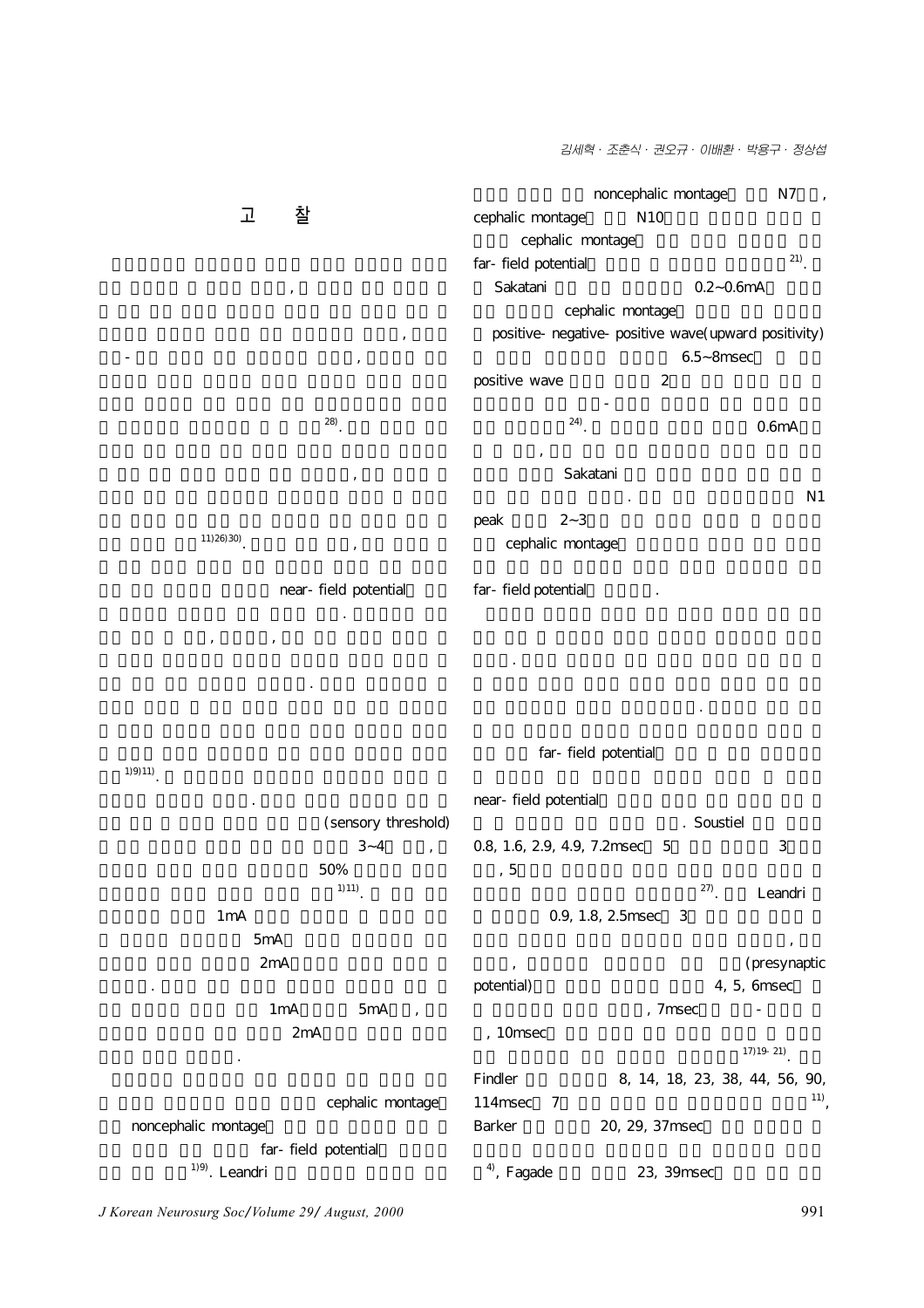#### 백서에서 삼차신경 유발전위의 특성과 경로 분석

 $\frac{10}{2}$ . Stechison 6msec  $(28) 29$ ). far-field potential near-field potential 연구 결과가 발표되었다. 이는 자극 부위부터 뇌간까지의  $D$ i  $D$  $4$ 8, 16, 32, 80msec  $2$   $-$ 피질에서 기원하며 나중의 2개 파는 흥분성 혹은 억제성 연 (postsynaptic potential) barrel field $_\gamma$  $\frac{7}{1}$ .  $\mathcal{O}(\frac{1}{2}n)$  $\alpha$  $(30)$ . 드물다. 본 연구에서는 전기 자극를 사용하여 삼차신경 유 진폭 등 삼차신경 유발전위의 기본 자료를 제시하였다.  $2\,$  $\frac{30}{1}$ .  $\mathcal{S}$  $\mathcal{A}$ 변 수용영역에는 조금 늦게 전달되어 시상-피질간 방사를 barrel column 달되며, 그 이후에 피질 속 연결을 통해 주변의 barrel column 측핵을 통한 늦은 반응이 다른 시상-피질간 방사를 경유하  $(2)$  3) 6) 14) 22) 25) 1992 Diamond  $(Fig. 7)^{8}$ . N1, P1 peak  $N2$ , P2 peak and the N1, P1 N2, P2  $\sim$  2 Diamond N1, P1 peak barrel column N2, P2 peak barrel column 로 사료된다.  $N1$ 7msec sharp wave 4msec  $\sim$  5 (suprathalamic pathway), 시상-피질간 방사나 피질에서 형성된 전위이며 파의 형태 는 두 개의 시상-피질간 방사를 통한 피질반응의 통합적 결과라고 추정할 수 있다. 본 연구 결과를 종합해 볼 때 백 near-field potential near-field potential 용하게 사용될 것으로 기대된다. **결 론** 은 결과를 얻을 수 있었다.  $1)$ Par I  $2mm$ ,  $6mm$ 뚜렷하게 포착할 수 있었다. 2)  $\sim$  20 ' N1- P1- N2- P2- N3' 5  $1\text{mA}$  $\sim$  N1 ephalic montage 2~3 far-field potential  $3)$   $1 \text{mA}$ 

992 *J Korean Neurosurg Soc*/*Volume 29*/ *August, 2000*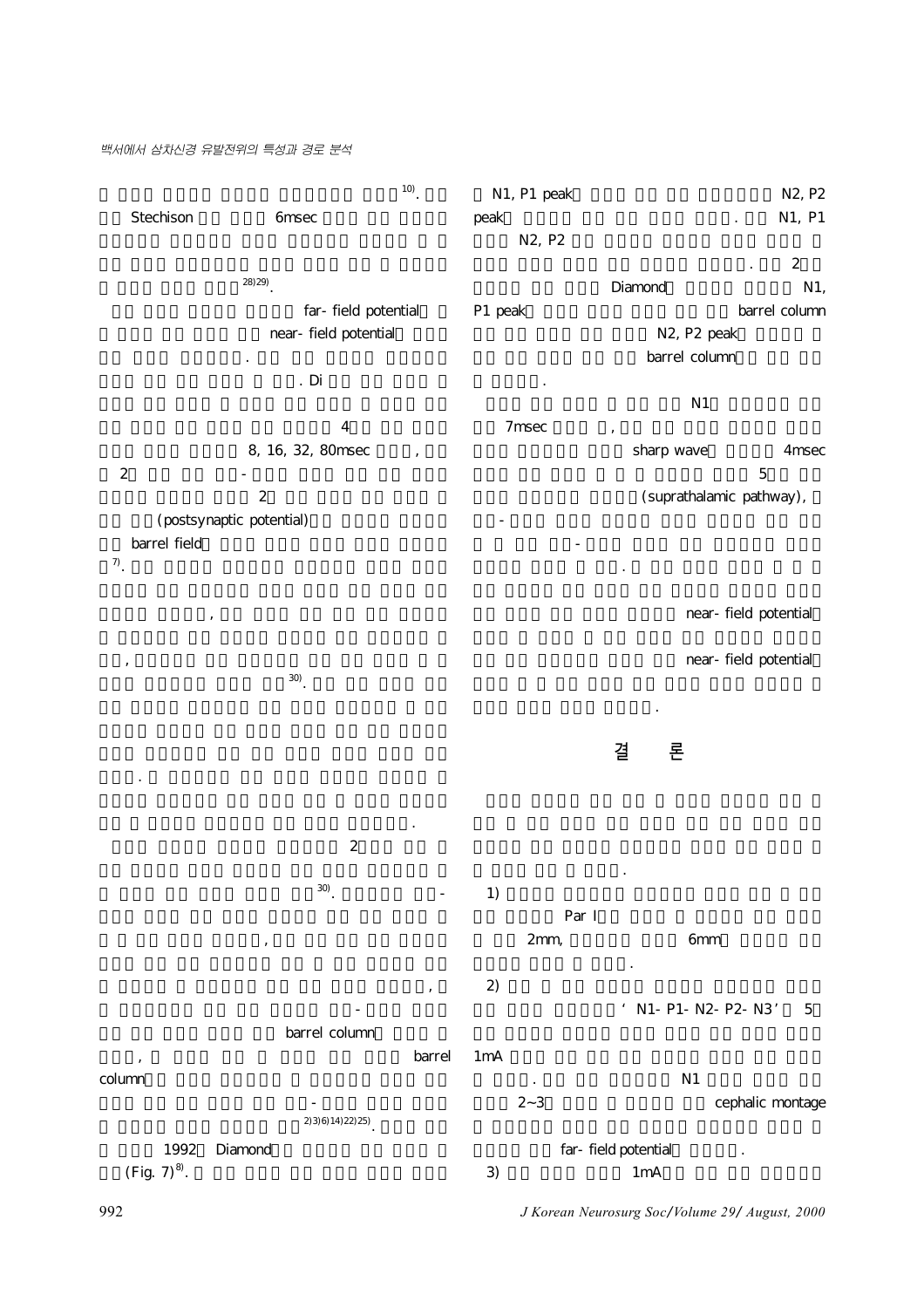$1mA$  5mA

N1 7.7msec, P1 11.1msec, N2 15msec, P2 22.3msec, N3 29.4msec  $\left(4\right)$ 

다섯 개 기본 파의 잠복기에는 의의 감독기에는 의의 감독기에는 의의 감독기에는 의의 감독기에는 의의 감독기에

을 알 수 있었다.  $5)$  $N1$ ,  $\overline{\phantom{a}}$ ,  $\overline{\phantom{a}}$ 

기원된 전위임을 알 수 있었다.  $6)$ near-field potential  $\overline{\phantom{a}}$ 비해 유리하다고 생각된다. 또한 본 실험을 통한 결과가 향 near-field potential 기초적인 자료를 제공할 수 있을 것으로 기대된다.

- $2000 1 = 3$ •심사완료일:2000년 3월 6일
- •책임저자:김 세 혁

110-744 28

02) 760-2357, 02) 744-8459 E-mail:daehan@snu.ac.kr

#### References

- 1) Aminoff MJ, Eisen A *AAEM minimonograph 19 Somatosensory evoked potentails. Muscle Nerve 21 277-290, 1998*
- 2) Armstrong-James M, Callahan CA *Thalamo-cortical processing of vibrissal information in the rat II. Spatiotemporal convergence in the thalamic ventroposterior medial nucleus*  (*VPm*) *and its relevance to generation of receptive fields of S1 cortical* "*barrel*" *neurons. J Comp Neurol 303 211-224, 1991*
- 3) Armstrong-James M, Fox K, Das-Gupta A *Flow of excitation within rat barrel cortex on striking a single vibrissa. J Neurophysiol 68 1345-1358, 1992*
- 4) Barker GR, Bennett AJ, Wastell DG *Normative studies of the TSEP. Int J Oral Maxillofac Surg 16 586-592, 1987*
- 5) Chapman CR, Gerlach R, Jacobson R, et al *Comparison of short-latency trigeminal evoked potentials elicited by painful*

*dental and gingival stimulation. Electroenceph Clin Neurophysiol 65 20-26, 1986*

- 6) Chiaia NL, Rhoades RW, Fish SE, et al *Thalamic processing of vibrissal information in the rat II. Morphological and functional properties of medial ventral posterior nucleus and posterior nucleus neurons. J Comp Neurol 314 217-236, 1991*
- 7) Di S, Barth DS *Topographic anaylsis of field potentials in rat vibrissa/barrel cortex. Brain Res 546 106-112, 1991*
- 8) Diamond ME, Armstrong-James M, Ebner FF *Somatic sensory responses in the rostral sector of the posterior group*  (*POm*) *and in the ventral posterior medial nucleus*(*VPM*) *of the rat thalamus. J Comp Neurol 318 462-476, 1992*
- 9) Eisen A *The somatosensory evoked potential. Can J Neurol Sci 9 65-77, 1982*
- 10) Fagade OO, Wastell DG *Trigeminal somatosensory evoked potentials technical parameters, reliability and potential in clinical dentistry. J Dent 18 137-141, 1990*
- 11) Findler G, Feinsod M *Sensory evoked response to electrical stimulation of the trigeminal nerve in humans. J Neurosurg 56 545-549, 1982*
- 12) Ganong WF *Review of Medical Physiology, ed 5. Los Altos Large Medical Publications, 1971, pp47-58*
- 13) Kim KK *Monitoring of somatosensory evoked potentials in aneurysm surgery, in Kim DS*(*eds*):*Cerebrovascular surgery' 1995. Seoul Sin Woo, 1996, pp85-94*
- 14) Koralek KA, Jensen KF, Killackey HP *Evidence for two complementary patterns of thalamic input to the rat somatosensory cortex. Brain Research 463 346-351, 1988*
- 15) Larsson LE, Prevec TS *Somato-sensory response to mechanical stimulation as recorded in the human EEG. Electroenceph Clin Neurophysiol 28 162-172, 1970*
- 16) Leandri M, Camphell JA *Origin of early waves by infraorbital nerve stimulation in man. Electroenceph Clin Neurophysiol 65 13-19, 1986*
- 17) Leandri M, Favale E *Diagnostic relevance of trigeminal evoked potentials following infraorbital nerve stimulation. J Neurosurg 75 244-250, 1991*
- 18) Leandri M, Gottlieb A *Trigeminal evoked potential-monitored thermorhizotomy a novel approach for relief of trigeminal pain. J Neurosurg 84 929-939, 1996*
- 19) Leandri M, Parodi CI, Favale E *Early trigeminal evoked potentials in tumours of the base of the skull and trigeminal neuralgia. Electroenceph Clin Neurophysiol 71 114-124, 1988*
- 20) Leandri M, Parodi CI, Favale E *Normative data on scalp responses evoked by infraorbital nerve stimulation. Electroenceph Clin Neurophysiol 71 415-421, 1988*
- 21) Leandri M, Parodi CI, Zattoni J, et al *Subcortical and cortical responses following infraorbital nerve stimulation in man. Electroenceph Clin Neurophysiol 66 253-262, 1987*
- 22) Nothias F, Peschanski M, Besson JM *Somatotopic reciprocal connections between the somatosensory cortex and the thalamic Po nucleus in the rat. Brain Research 447 169-174, 1988*